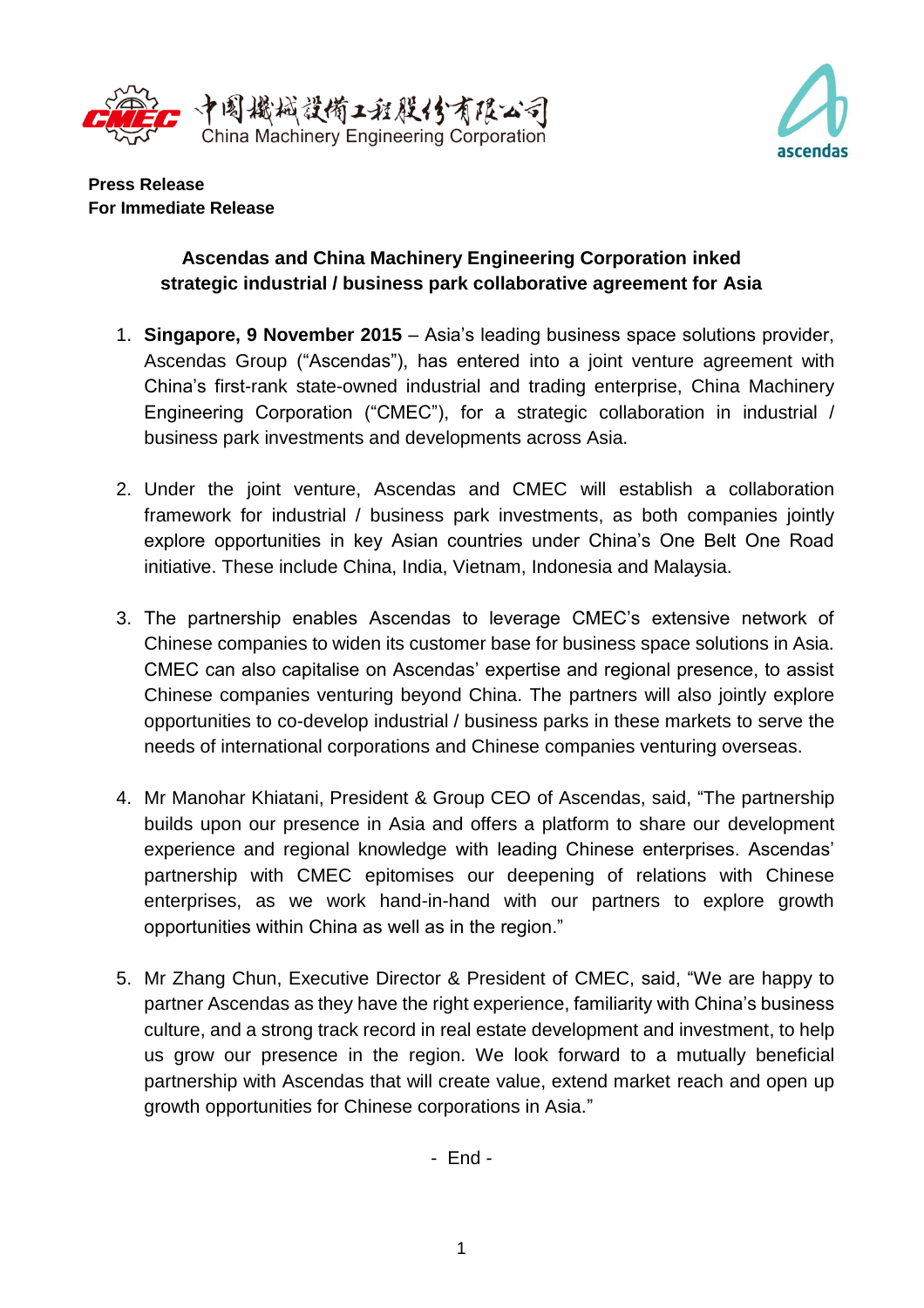



## *For media queries, please contact:*

**Ascendas Group** Ms Sarah Wong Group Communications DID: + 65 6508 8649 Email: [sarah.wong@ascendas-singbridge.com](mailto:sarah.wong@ascendas-singbridge.com)

**China Machinery Engineering Corporation** Ms Zhang Yan

DID: +86 10 63451188-61631 Email: [zhangyan@mail.cmec.com](mailto:zhangyan@mail.cmec.com)

## **About Ascendas [\(www.ascendas.com\)](http://www.ascendas.com/)**

A member of the Ascendas-Singbridge Group, Ascendas is Asia's leading provider of business space solutions with more than 30 years of experience. Based in Singapore, Ascendas has built a strong regional presence and serves a global clientele of over 2,400 customers in 26 cities across 10 countries including Singapore, China, India, Malaysia, South Korea and Vietnam.

Ascendas specialises in masterplanning, developing, managing and marketing IT parks, industrial & logistics parks, business parks, science parks, hi-specs facilities, office and retail spaces. Leveraging on its track record and experience, Ascendas has introduced new business space concepts such as integrated communities and solutions which seamlessly combine high-quality business, lifestyle, retail and hospitality spaces to create conducive human-centric work-live-playlearn environments. Its flagship projects include the Singapore Science Park and Changi City at Changi Business Park in Singapore, International Tech Park Bangalore in India and Ascendas-Xinsu in Suzhou Industrial Park, China. Ascendas provides end-to-end real estate solutions, assisting companies across the entire real estate process.

In November 2002, Ascendas launched Singapore's first business space trust, Ascendas Real Estate Investment Trust (A-REIT), and in August 2007, Ascendas India Trust (a-iTrust) was listed as the first Indian property trust in Asia. In July 2012, Ascendas listed Ascendas Hospitality Trust (A-HTRUST), which comprises a portfolio of quality hotels in Australia, China, Japan and Singapore. Besides managing listed real estate funds, Ascendas also manages a series of private funds with commercial and industrial assets across Asia.

## **About China Machinery Engineering Corporation [\(www.cmec.com\)](http://www.cmec.com/)**

China Machinery Engineering Corporation (CMEC) was established in 1978 and was the first stateowned industrial and trading enterprise in China. It is now a subsidiary of China National Machinery industry Corporation, a key state-owned enterprise established in January 1997. The company was listed on the Main Board of the Hong Kong Stock Exchange on 21 December 2012. Over the years, CMEC has rapidly grown into a leading contractor and service provider for international projects. It has established trade relations with governments and businesses in over 150 cities globally, and provides a diverse range of services, including engineering contracting, imports & exports,